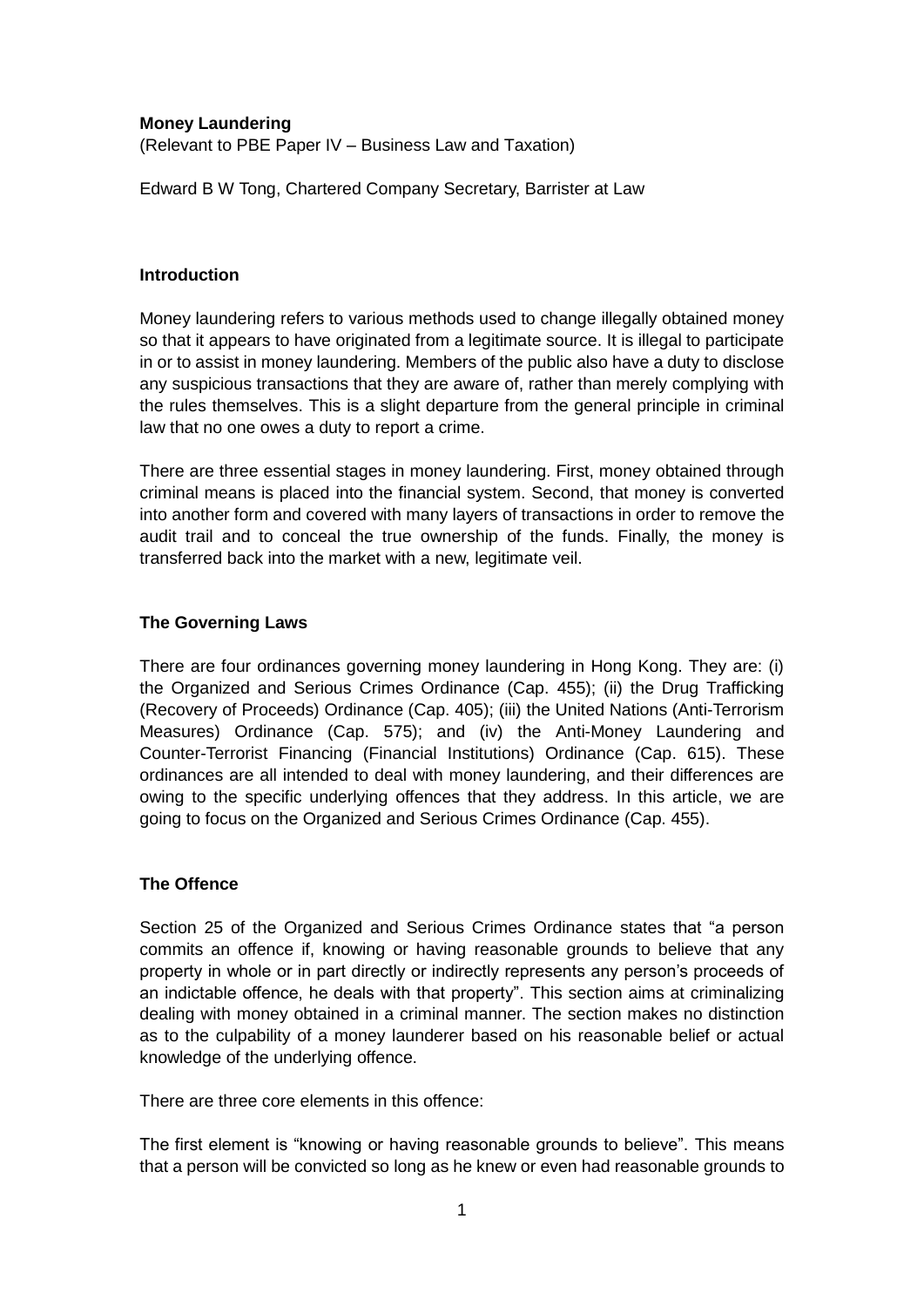believe that the money under consideration came from criminal activity. This is quite a burdensome requirement, as it means that no one can close his eyes to a possible crime. The second element concerns "any person's proceeds of an indictable offence''. This means that the law applies whether the proceeds are the result of one's own or someone else's crime. The third element concerns an "indictable offence". This refers to an offence tried by indictment, for which the court may punish the defendant with a custodial sentence.

In a nutshell, it is illegal for a person to deal with any money for which he knew with certainty or had a suspicion that it may be related to some criminal activity.

### **Avoidance of Liability**

Section 25A (1) states that if a person knows or suspects that any property represents any person's proceeds of an indictable offence, then he must, as soon as possible, disclose that knowledge or suspicion to an authorized officer (police or customs and excise). This means a person has a duty to report money laundering, and he can also avoid commission of the offence described in section 25(1) if he makes disclosure pursuant to section 25A.

The meaning of suspicion is an acknowledgement of "more than a mere wondering whether it exists or not; it is a positive feeling of actual apprehension or mistrust" (*Queensland Bacon Pty Ltd v Rees* [1966] 115 CLR 266). In layman's terms, this means that suspicion may arise if there is concrete evidence unfolding, though this suspicion is more than just thinking that "something is wrong" and should be a reasonable guess based upon some evidence.

Therefore, if a person discloses any suspicions concerning a transaction as described under section 25A(1), he does not commit the offence detailed in section 25(1) (dealing with crime money), though this is subject to two conditions: the disclosure was made before the act was completed; and that person also has the consent of an authorized officer (section 25A(2)). A person may still be exonerated from the offence described in section 25(1) even if he made the disclosure after the relevant act, provided that he made the disclosure of his own initiative as soon as possible (section 25A(2)).

A person can raise a defence to section 25(1) if there exists a reasonable excuse for his failing to disclose his suspicion in accordance with sections 25A(2) and 25(2). Here, "reasonable excuse" means an honest belief on reasonable grounds that the subject matter (the proceeds) or the act (related to the indictable offence) were lawful, or for an innocent purpose or a purpose connected with crime prevention. A mistaken knowledge of the facts may also become a valid defence, but the threshold for proving this is very high.